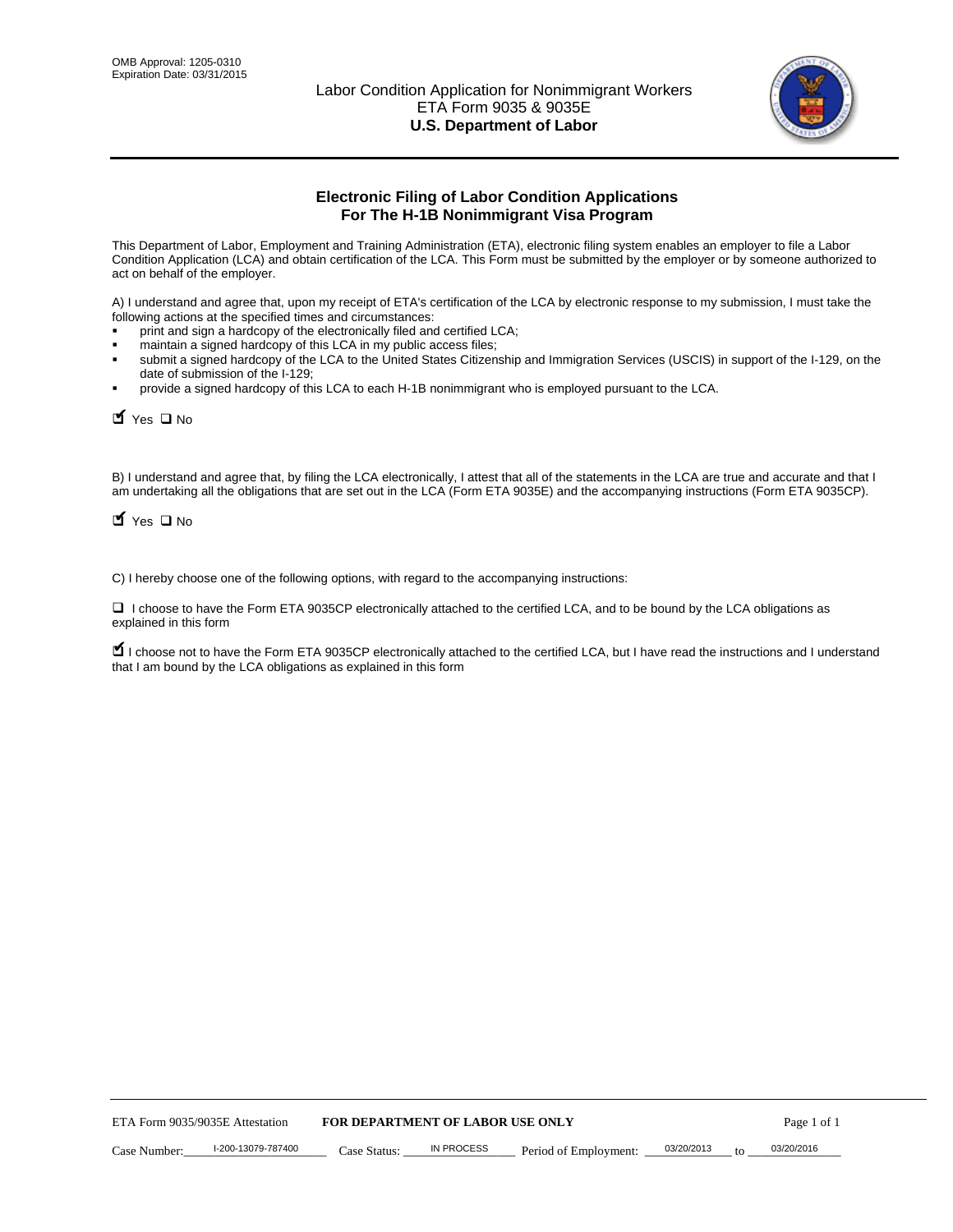## Labor Condition Application for Nonimmigrant Workers ETA Form 9035 & 9035E **U.S. Department of Labor**



H-1B

*Please read and review the filing instructions carefully before completing the ETA Form 9035 or 9035E. A copy of the instructions can be found at http://www.foreignlaborcert.doleta.gov/. In accordance with Federal Regulations at 20 CFR 655.730(b), incomplete or obviously inaccurate Labor Condition Applications (LCAs) will not be certified by the Department of Labor. If the employer has received permission from the Administrator of the Office of Foreign Labor Certification to submit this form non-electronically, ALL required fields/items containing an asterisk ( \* ) must be completed as well as any fields/items where a response is conditional as indicated by the section ( § ) symbol.* 

## **A. Employment-Based Nonimmigrant Visa Information**

1. Indicate the type of visa classification supported by this application *(Write classification symbol)*: \*

### **B. Temporary Need Information**

| 1. Job Title *<br>PROGRAMMER/ANALYST                                                                                                                                    |                                                                                                 |   |                                      |  |  |  |  |
|-------------------------------------------------------------------------------------------------------------------------------------------------------------------------|-------------------------------------------------------------------------------------------------|---|--------------------------------------|--|--|--|--|
| 2. SOC (ONET/OES) code *                                                                                                                                                | 3. SOC (ONET/OES) occupation title *                                                            |   |                                      |  |  |  |  |
| 15-1131                                                                                                                                                                 | <b>COMPUTER PROGRAMMERS</b>                                                                     |   |                                      |  |  |  |  |
| 4. Is this a full-time position? *                                                                                                                                      |                                                                                                 |   | <b>Period of Intended Employment</b> |  |  |  |  |
| <b>M</b> Yes<br>$\Box$ No                                                                                                                                               | Begin Date *<br>6. End Date *<br>5.<br>03/20/2016<br>03/20/2013<br>(mm/dd/yyyy)<br>(mm/dd/vvvv) |   |                                      |  |  |  |  |
| 7. Worker positions needed/basis for the visa classification supported by this application                                                                              |                                                                                                 |   |                                      |  |  |  |  |
|                                                                                                                                                                         | Total Worker Positions Being Requested for Certification *                                      |   |                                      |  |  |  |  |
| Basis for the visa classification supported by this application<br>(indicate the total workers in each applicable category based on the total workers identified above) |                                                                                                 |   |                                      |  |  |  |  |
| a. New employment *                                                                                                                                                     |                                                                                                 |   | d. New concurrent employment *       |  |  |  |  |
| b. Continuation of previously approved employment *<br>without change with the same employer                                                                            |                                                                                                 | 0 | e. Change in employer *              |  |  |  |  |
| c. Change in previously approved employment *                                                                                                                           |                                                                                                 |   | f. Amended petition *                |  |  |  |  |

## **C. Employer Information**

| 1. Legal business name *<br>MARLABS, INC                     |                                              |                           |
|--------------------------------------------------------------|----------------------------------------------|---------------------------|
| 2. Trade name/Doing Business As (DBA), if applicable<br>N/A  |                                              |                           |
| 3. Address 1 *<br>1 CORPORATE PLACE SOUTH                    |                                              |                           |
| 4. Address 2<br>N/A                                          |                                              |                           |
| 5. City *<br><b>PISCATAWAY</b>                               | 6. State *<br><b>NJ</b>                      | 7. Postal code *<br>08854 |
| 8. Country *                                                 | 9. Province                                  |                           |
| UNITED STATES OF AMERICA                                     | N/A                                          |                           |
| 10. Telephone number *<br>7326941000                         | 11. Extension<br>N/A                         |                           |
| 12. Federal Employer Identification Number (FEIN from IRS) * | 13. NAICS code (must be at least 4-digits) * |                           |
| 541816287                                                    | 541511                                       |                           |

#### ETA Form 9035/9035E **FOR DEPARTMENT OF LABOR USE ONLY**

Case Number:  $\frac{1-200-13079-787400}{200-13079-787400}$  Case Status:  $\frac{1}{2}$  IN PROCESS Period of Employment:  $\frac{0.03/20/2013}{200-1200}$  to  $\frac{0.03/20/2016}{200-1200}$ 03/20/2016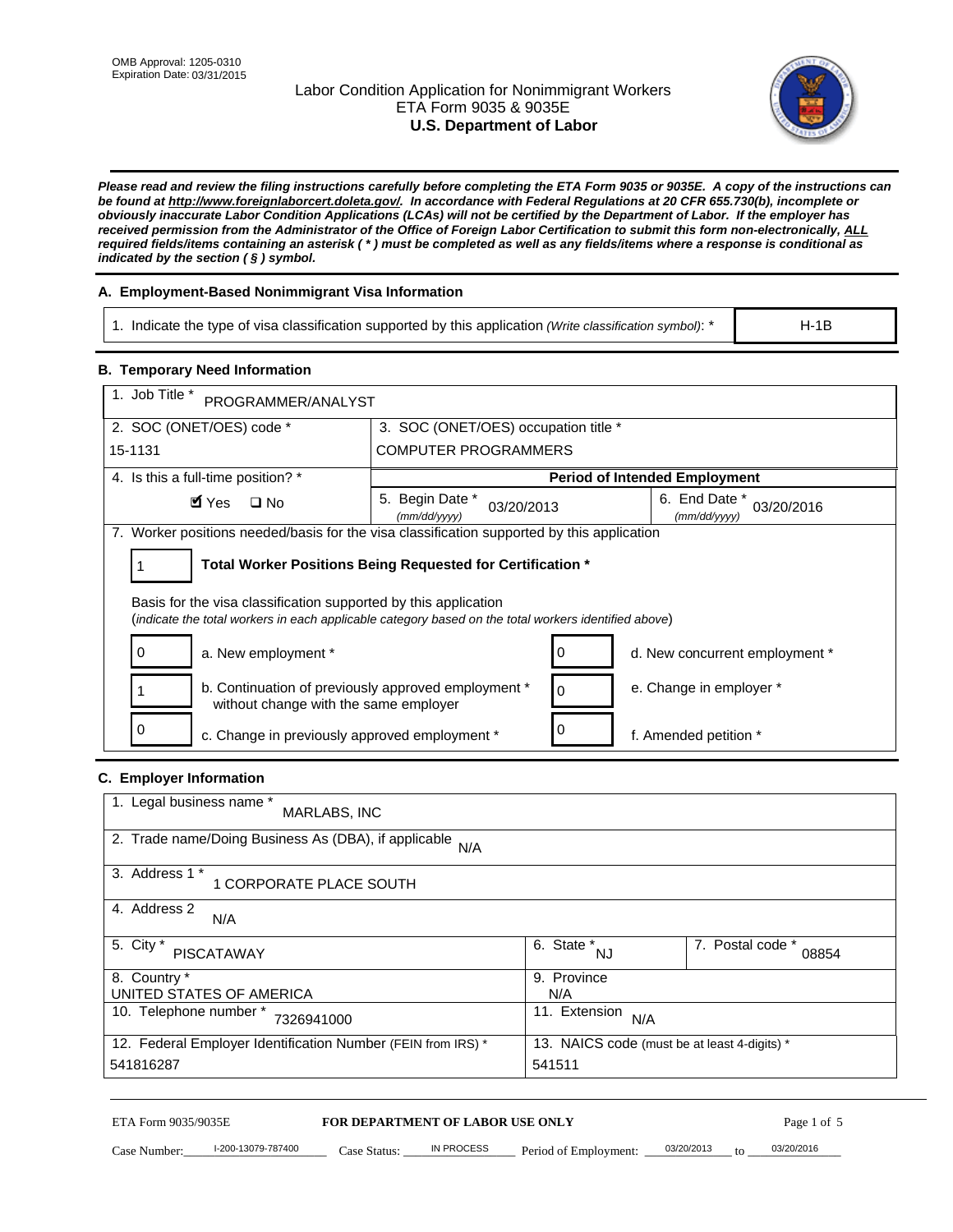

## **D. Employer Point of Contact Information**

**Important Note**: The information contained in this Section must be that of an employee of the employer who is authorized to act on behalf of the employer in labor certification matters. The information in this Section must be different from the agent or attorney information listed in Section E, unless the attorney is an employee of the employer.

| 1. Contact's last (family) name *<br>2. First (given) name * |                         |                           | 3. Middle name(s) * |
|--------------------------------------------------------------|-------------------------|---------------------------|---------------------|
| <b>VIDYADHARAN</b>                                           | SANJAY                  |                           | N/A                 |
| 4. Contact's job title *<br><b>GENERAL COUNSEL</b>           |                         |                           |                     |
| 5. Address 1 *<br>1 CORPORATE PLACE SOUTH                    |                         |                           |                     |
| 6. Address 2<br>N/A                                          |                         |                           |                     |
| 7. City $*$<br><b>PISCATAWAY</b>                             | 8. State *<br><b>NJ</b> | 9. Postal code *<br>08854 |                     |
| 10. Country *<br>UNITED STATES OF AMERICA                    | 11. Province<br>N/A     |                           |                     |
| 12. Telephone number *<br>Extension<br>13.                   |                         | 14. E-Mail address        |                     |
| 7326941000<br>1600                                           |                         | SANJAY@MARLABS.COM        |                     |

### **E. Attorney or Agent Information (If applicable)**

| 1. Is the employer represented by an attorney or agent in the filing of this application? *<br>If "Yes", complete the remainder of Section E below. |     |                                                      |                                             |                                             |     | <b>E</b> No<br>$\Box$ Yes |  |
|-----------------------------------------------------------------------------------------------------------------------------------------------------|-----|------------------------------------------------------|---------------------------------------------|---------------------------------------------|-----|---------------------------|--|
| 2. Attorney or Agent's last (family) name §                                                                                                         |     | 3. First (given) name $\S$                           |                                             |                                             |     | 4. Middle name(s) $\zeta$ |  |
| N/A                                                                                                                                                 |     | N/A                                                  |                                             |                                             | N/A |                           |  |
| 5. Address 1 $\frac{1}{5}$ N/A                                                                                                                      |     |                                                      |                                             |                                             |     |                           |  |
| 6. Address 2<br>N/A                                                                                                                                 |     |                                                      |                                             |                                             |     |                           |  |
| 7. City $\sqrt{s}$<br>N/A                                                                                                                           |     |                                                      | N/A                                         | 8. State §<br>9. Postal code $\zeta$<br>N/A |     |                           |  |
| 10. Country §<br>N/A                                                                                                                                |     |                                                      | 11. Province<br>N/A                         |                                             |     |                           |  |
| 12. Telephone number §                                                                                                                              |     | 13. Extension                                        | 14. E-Mail address                          |                                             |     |                           |  |
| N/A                                                                                                                                                 | N/A |                                                      | N/A                                         |                                             |     |                           |  |
| 15. Law firm/Business name §                                                                                                                        |     |                                                      | 16.<br>Law firm/Business FEIN $\frac{1}{2}$ |                                             |     |                           |  |
| N/A                                                                                                                                                 |     |                                                      | N/A                                         |                                             |     |                           |  |
| 17. State Bar number (only if attorney) §                                                                                                           |     | 18. State of highest court where attorney is in good |                                             |                                             |     |                           |  |
| N/A                                                                                                                                                 |     |                                                      | standing (only if attorney) §<br>N/A        |                                             |     |                           |  |
| 19. Name of the highest court where attorney is in good standing (only if attorney) $\zeta$                                                         |     |                                                      |                                             |                                             |     |                           |  |
| N/A                                                                                                                                                 |     |                                                      |                                             |                                             |     |                           |  |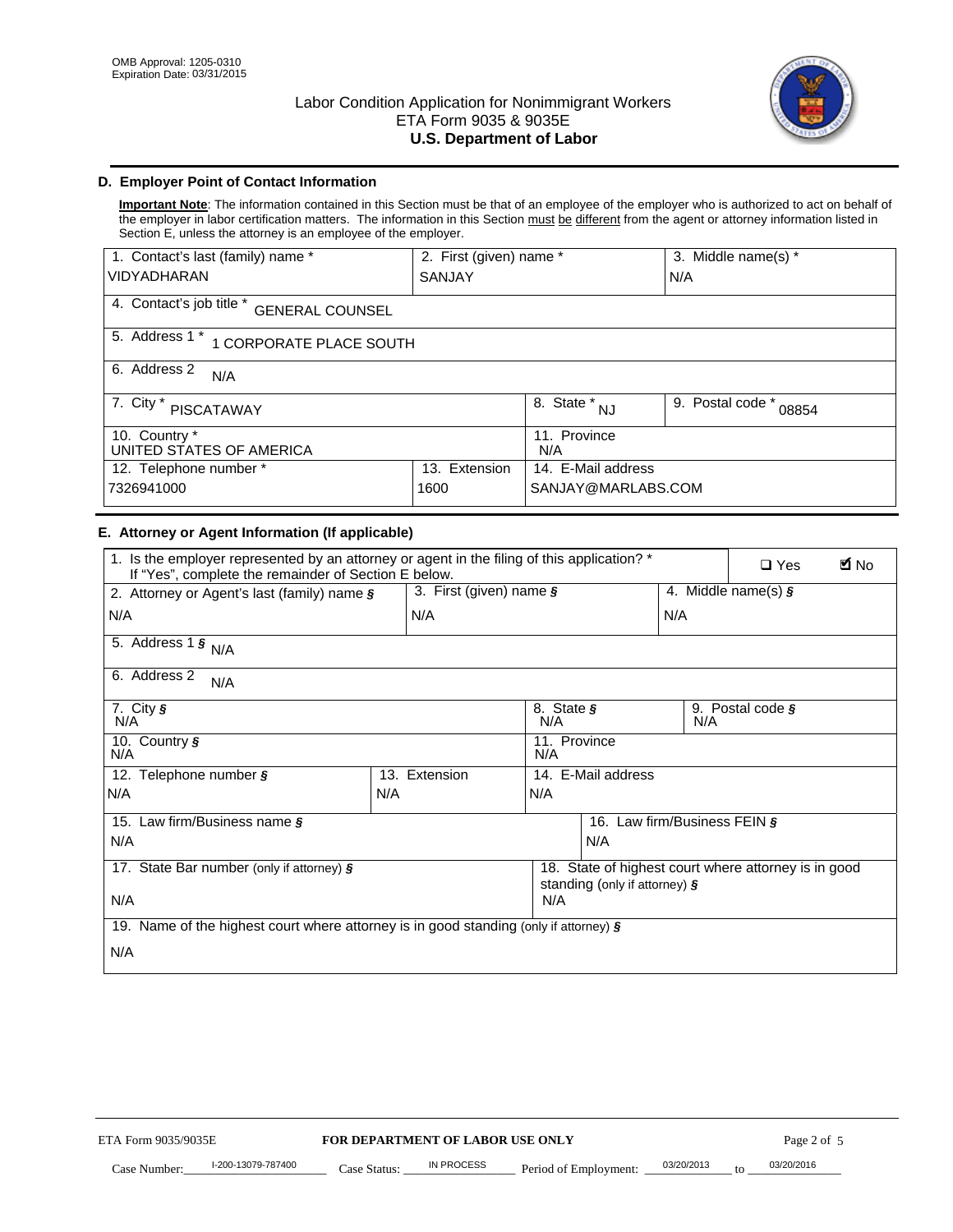**F. Rate of Pay** 

## Labor Condition Application for Nonimmigrant Workers ETA Form 9035 & 9035E **U.S. Department of Labor**



| <b>F.</b> Rate of Pay          |                                                  |
|--------------------------------|--------------------------------------------------|
| 1. Wage Rate (Required)        | 2. Per: (Choose only one) *                      |
| 63800.00<br>From: \$<br>$\ast$ |                                                  |
|                                | □ Week □ Bi-Weekly □ Month ■ Year<br>$\Box$ Hour |
| N/A<br>To: \$                  |                                                  |
|                                |                                                  |

## **G. Employment and Prevailing Wage Information**

**Important Note**: It is important for the employer to define the place of intended employment with as much geographic specificity as possible The place of employment address listed below must be a physical location and cannot be a P.O. Box. The employer may use this section to identify up to three (3) physical locations and corresponding prevailing wages covering each location where work will be performed and the electronic system will accept up to 3 physical locations and prevailing wage information. If the employer has received approval from the Department of Labor to submit this form non-electronically and the work is expected to be performed in more than one location, an attachment must be submitted in order to complete this section.

#### *a. Place of Employment 1*

| 1. Address 1 *<br>11126 MCCORMICK ROAD                 |                                                                                                             |
|--------------------------------------------------------|-------------------------------------------------------------------------------------------------------------|
| 2. Address 2<br>N/A                                    |                                                                                                             |
| 3. City $*$<br><b>HUNT VALLEY</b>                      | 4. County *<br><b>BALTIMORE COUNTY</b>                                                                      |
| 5. State/District/Territory *<br><b>MARYLAND</b>       | 6. Postal code *<br>21031                                                                                   |
|                                                        | Prevailing Wage Information (corresponding to the place of employment location listed above)                |
| 7. Agency which issued prevailing wage $\zeta$<br>N/A  | 7a. Prevailing wage tracking number (if applicable) §<br>N/A                                                |
| Wage level *<br>Ø ⊪<br>$\Box$                          | $\square$ $\square$<br>$\Box$ N/A<br>$\Box$ IV                                                              |
| 9. Prevailing wage *<br>63794.00                       | 10. Per: (Choose only one) *<br>■ Year<br>$\square$ Week<br>$\Box$ Bi-Weekly<br>$\Box$ Month<br>$\Box$ Hour |
| 11. Prevailing wage source (Choose only one) *         |                                                                                                             |
| <b>¤</b> OES                                           | <b>CBA</b><br><b>DBA</b><br><b>SCA</b><br>Other<br>$\Box$<br>$\Box$<br>$\Box$<br>$\Box$                     |
| 11a. Year source published *<br>specify source $\zeta$ | 11b. If "OES", and SWA/NPC did not issue prevailing wage OR "Other" in question 11,                         |
| 2012                                                   | OFLC ONLINE DATA CENTER                                                                                     |

#### **H. Employer Labor Condition Statements**

! *Important Note:* In order for your application to be processed, you MUST read Section H of the Labor Condition Application – General Instructions Form ETA 9035CP under the heading "Employer Labor Condition Statements" and agree to all four (4) labor condition statements summarized below:

- (1) **Wages:** Pay nonimmigrants at least the local prevailing wage or the employer's actual wage, whichever is higher, and pay for nonproductive time. Offer nonimmigrants benefits on the same basis as offered to U.S. workers.
- (2) **Working Conditions:** Provide working conditions for nonimmigrants which will not adversely affect the working conditions of workers similarly employed.
- (3) **Strike, Lockout, or Work Stoppage:** There is no strike, lockout, or work stoppage in the named occupation at the place of employment.
- (4) **Notice:** Notice to union or to workers has been or will be provided in the named occupation at the place of employment. A copy of this form will be provided to each nonimmigrant worker employed pursuant to the application.

| 1. I have read and agree to Labor Condition Statements 1, 2, 3, and 4 above and as fully explained in Section H | Myes ⊡No |  |
|-----------------------------------------------------------------------------------------------------------------|----------|--|
| of the Labor Condition Application – General Instructions – Form ETA 9035CP. *                                  |          |  |

| ETA Form 9035/9035E |                    | <b>FOR DEPARTMENT OF LABOR USE ONLY</b> |            |                                              |  | Page 3 of 5 |            |  |
|---------------------|--------------------|-----------------------------------------|------------|----------------------------------------------|--|-------------|------------|--|
| Case Number:        | l-200-13079-787400 | Case Status:                            | IN PROCESS | Period of Employment: $\frac{03/20/2013}{2}$ |  | to          | 03/20/2016 |  |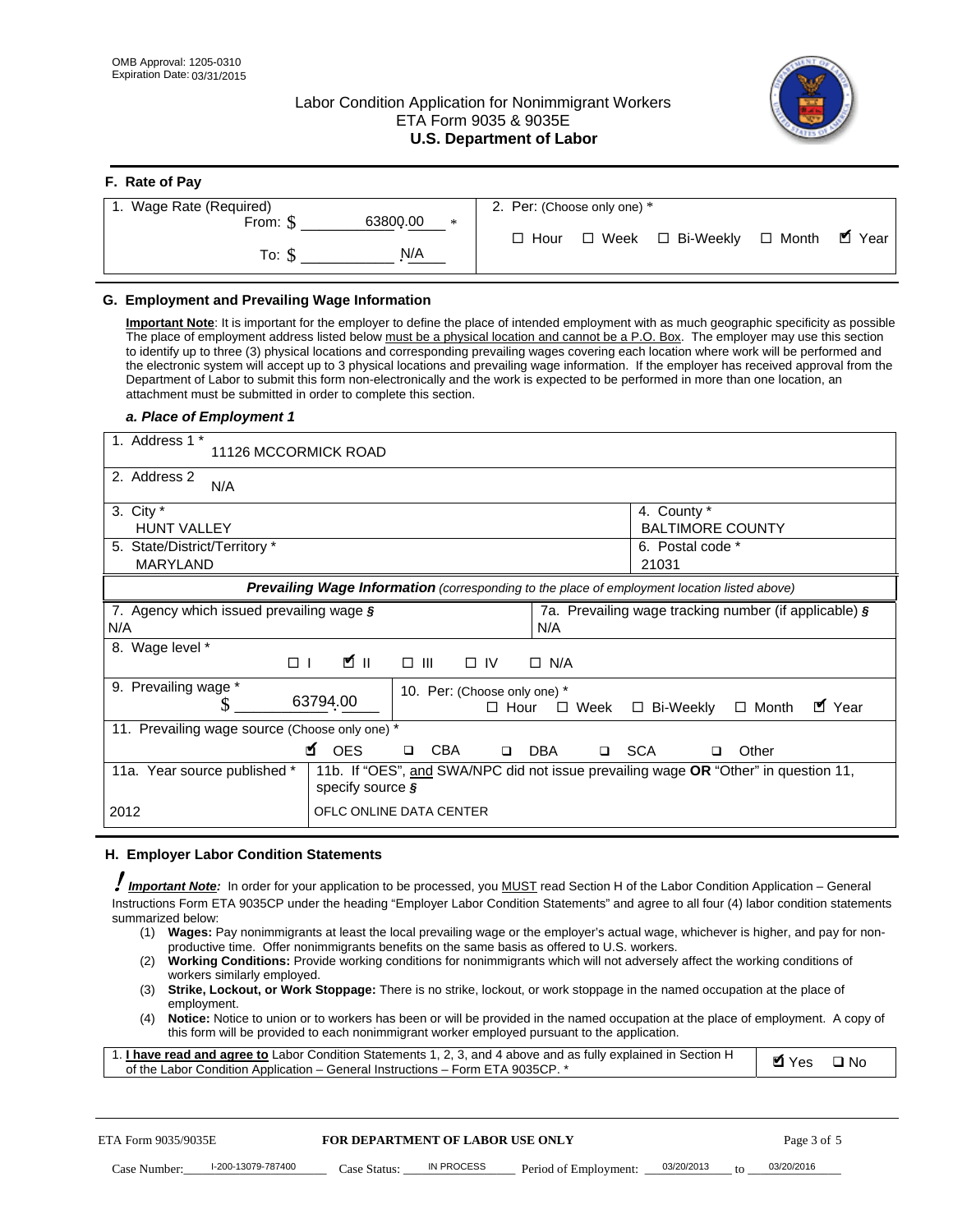

### **I. Additional Employer Labor Condition Statements – H-1B Employers ONLY**

!**Important Note***:* In order for your H-1B application to be processed, you MUST read Section I – Subsection 1 of the Labor Condition Application – General Instructions Form ETA 9035CP under the heading "Additional Employer Labor Condition Statements" and answer the questions below.

#### *a. Subsection 1*

| 1. Is the employer H-1B dependent? $\S$                                                                                                                                                                                                 | Myes                                          | $\Box$ No              |  |
|-----------------------------------------------------------------------------------------------------------------------------------------------------------------------------------------------------------------------------------------|-----------------------------------------------|------------------------|--|
| 2. Is the employer a willful violator? $\frac{1}{2}$                                                                                                                                                                                    | $\Box$ Yes                                    | <b>M</b> <sub>No</sub> |  |
| 3. If "Yes" is marked in questions 1.1 and/or 1.2, you must answer "Yes" or "No" regarding whether the<br>employer will use this application ONLY to support H-1B petitions or extensions of status for exempt H-1B<br>nonimmigrants? § | $\blacksquare$ Yes $\square$ No $\square$ N/A |                        |  |

**If you marked "Yes" to questions I.1 and/or I.2 and "No" to question I.3, you MUST read Section I – Subsection 2 of the Labor Condition Application – General Instructions Form ETA 9035CP under the heading "Additional Employer Labor Condition Statements" and indicate your agreement to all three (3) additional statements summarized below.** 

#### *b. Subsection 2*

- A. **Displacement:** Non-displacement of the U.S. workers in the employer's workforce
- B. **Secondary Displacement:** Non-displacement of U.S. workers in another employer's workforce; and
- C. **Recruitment and Hiring:** Recruitment of U.S. workers and hiring of U.S. workers applicant(s) who are equally or better qualified than the H-1B nonimmigrant(s).

| 4. I have read and agree to Additional Employer Labor Condition Statements A, B, and C above and as fully                  |      |
|----------------------------------------------------------------------------------------------------------------------------|------|
| explained in Section I – Subsections 1 and 2 of the Labor Condition Application – General Instructions Form ETA $\Box$ Yes | ∩ N∩ |
| 9035CP. $\delta$                                                                                                           |      |

## **J. Public Disclosure Information**

!**Important Note***:* You must select from the options listed in this Section.

| Public disclosure information will be kept at: * | Employer's principal place of business<br>$\Box$ Place of employment |
|--------------------------------------------------|----------------------------------------------------------------------|
|--------------------------------------------------|----------------------------------------------------------------------|

#### **K. Declaration of Employer**

*By signing this form, I, on behalf of the employer, attest that the information and labor condition statements provided are true and accurate;*  that I have read sections H and I of the Labor Condition Application – General Instructions Form ETA 9035CP, and that I agree to comply with *the Labor Condition Statements as set forth in the Labor Condition Application – General Instructions Form ETA 9035CP and with the Department of Labor regulations (20 CFR part 655, Subparts H and I). I agree to make this application, supporting documentation, and other records available to officials of the Department of Labor upon request during any investigation under the Immigration and Nationality Act. Making fraudulent representations on this Form can lead to civil or criminal action under 18 U.S.C. 1001, 18 U.S.C. 1546, or other provisions of law.* 

| 1. Last (family) name of hiring or designated official * | 2. First (given) name of hiring or designated official *   3. Middle initial * |                  |     |
|----------------------------------------------------------|--------------------------------------------------------------------------------|------------------|-----|
| <b>VIDYADHARAN</b>                                       | <b>SANJAY</b>                                                                  |                  | N/A |
| 4. Hiring or designated official title *                 |                                                                                |                  |     |
| <b>GENERAL COUNSEL</b>                                   |                                                                                |                  |     |
| 5. Signature *                                           |                                                                                | 6. Date signed * |     |
|                                                          |                                                                                |                  |     |
|                                                          |                                                                                |                  |     |